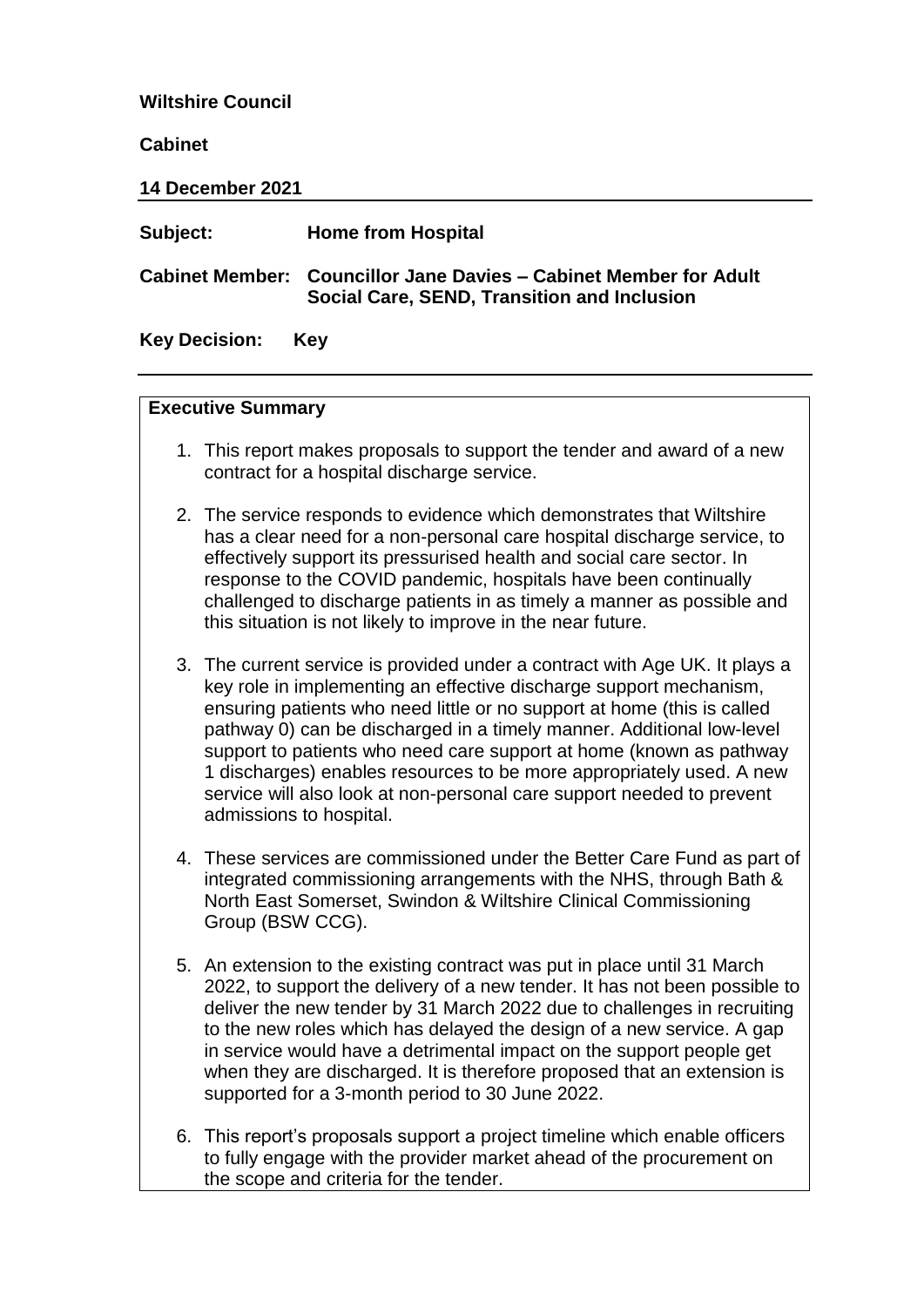# **Proposal(s)**

This report requests Cabinet agree the following proposals:

- a. To support a three-month extension to existing contractual arrangements with Age UK through the Council's normal governance routes, with a revised expiry date of 30 June 2022
- b. Note the proposed governance arrangements with BSW CCG in section 3 of the report
- c. That officers continue to undertake the tender programme, award and implement a new contract for a new Home from Hospital (HfH) service for a new contract to start on 1<sup>st</sup> July 2022
- d. Delegate authority to award a new contract and all associated documents to the Director of Procurement and Commissioning, in consultation with Director of Locality Commissioning for BSW CCG (Wiltshire Team), the Corporate Director for Resources and the Cabinet Member for Adult Social Care, SEND, Transition and Inclusion and the Cabinet Member for Finance & Procurement, Commissioning, IT, Digital and Commercialisation

## **Reason for Proposal(s)**

- 1. These proposals will improve the outcome of the tender process and value for money delivered through the new contract
- 2. These proposals support evidence that Wiltshire requires a nonpersonal care hospital discharge support service to effectively respond to avoidable hospital admissions and delayed discharges. The proposal will reduce the pressures on the health and social care sector. The Council is currently having to purchase homecare when non personal care support is required, because there is no alternative.

**Terence Herbert Chief Executive**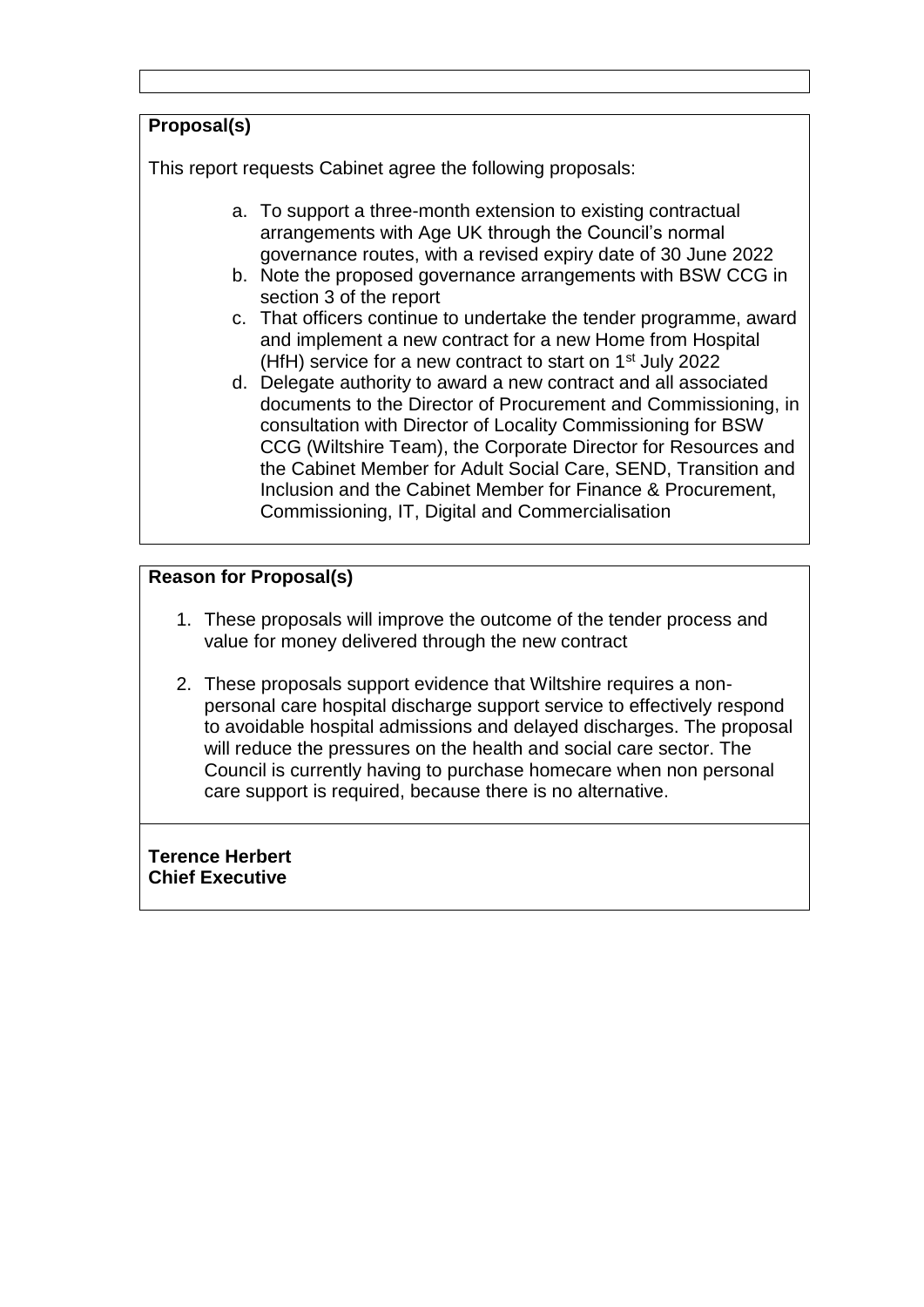**Wiltshire Council Cabinet 14 December 2021 Subject: Home from Hospital Cabinet Member: Councillor Jane Davies – Cabinet Member for Adult Social Care, SEND, Transition and Inclusion Key Decision: Key**

#### 1. **Purpose of Report**

- 1.1This report makes proposals to Cabinet which support the successful tender and contract award for a new Home from Hospital service (HfH).
- 1.2The resulting contract will deliver services commissioned under the Better Care Fund (BCF) and within scope of Section 75 (S75) arrangements between Wiltshire Council and the NHS, through Bath & North East Somerset, Swindon and Wiltshire Clinical Commissioning Group (BWS CCG). Therefore, the report includes proposals on the governance arrangements to ensure clear and timely decision making between the organisations.
- 1.3This report makes the following proposals to Cabinet:
	- a) To support a three-month extension to existing contractual arrangements with Age UK through the Council's normal governance routes, with a revised expiry date of 30 June 2022
	- b) Note the proposed governance arrangements with BSW CCG in section 3 of the report
	- c) That officers continue to undertake the tender programme, award and implement a new contract for a new Home from Hospital (HfH) service for a new contract to start on 1<sup>st</sup> July 2022
	- d) Delegate authority to award a new contract and all associated documents to the Director of Procurement and Commissioning, in consultation with Director of Locality Commissioning for BSW CCG (Wiltshire Team), the Corporate Director for Resources and the Cabinet Member for Adult Social Care, SEND, Transition and Inclusion and the Cabinet Member for Finance & Procurement, Commissioning, IT, Digital and Commercialisation

#### 2. **Relevance to the Council's Business Plan**

2.1 This report aligns with Council's emerging Business Plan: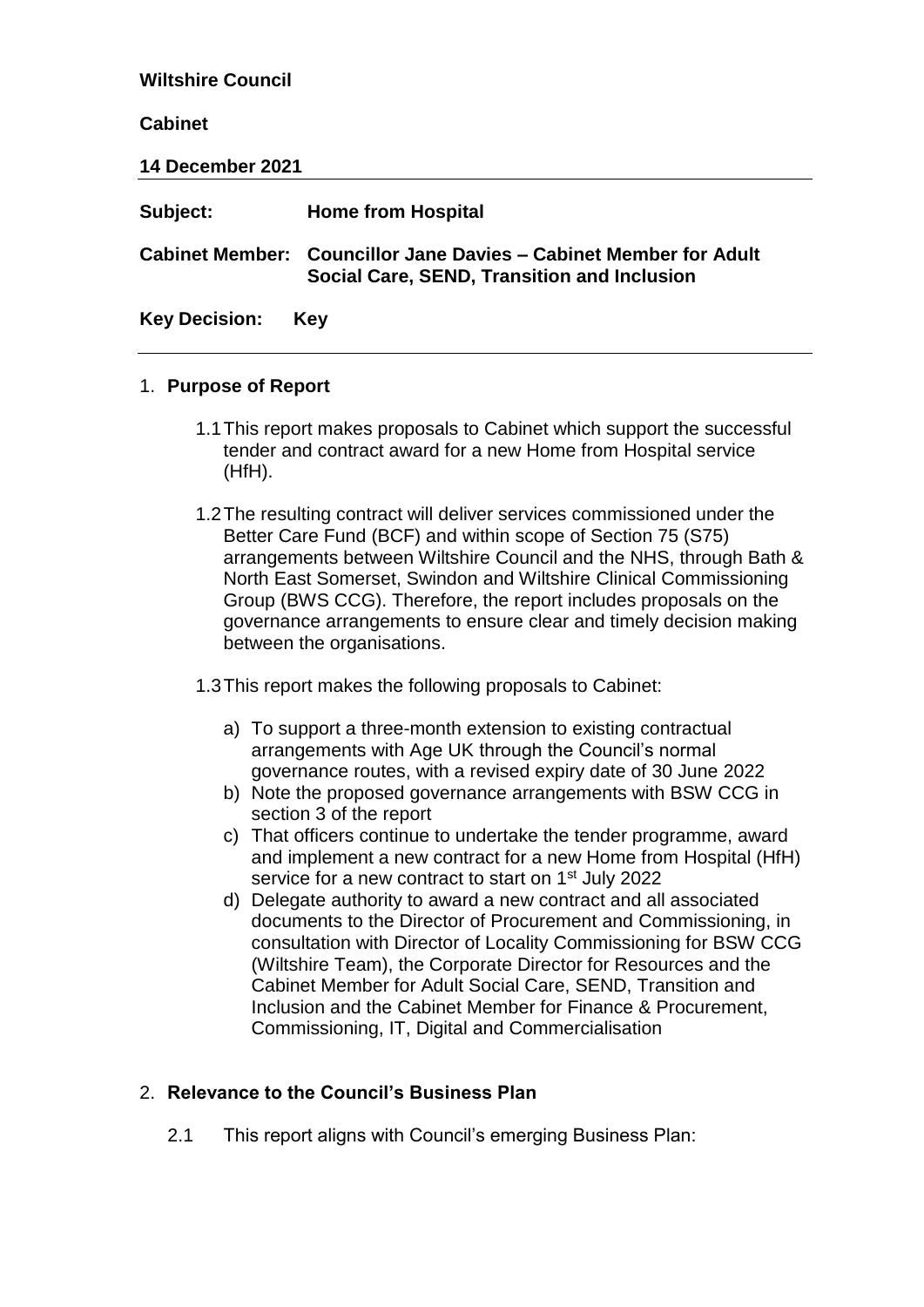- Thriving Economy This tender will support the voluntary and community sector, while supporting the Council's requirement to deliver best value.
- Decisions that are evidence based These proposals will be informed by analysis of demand and best practice in other Local Authority areas.
- 2.2 HfH has a key role in implementing an effective hospital discharge support mechanism, ensuring patients can be discharged in a timely manner. This is one way in which to reduce the pressure on the health and social care system and support residents' wellbeing.
- 2.3 Additionally, using integrated health and social care arrangements (Better Care Fund and S.75) more effectively manages demand on the local health and care system.
- 2.4 Through its lower-level interventions, this proposal supports individuals to become empowered and upskilled, taking responsibility for their own wellbeing, leading to Wiltshire residents being able to live independently for longer within their own homes.

## 3. **Background**

- 3.1The Council has commissioned the HfH service jointly with the BSW CCG since May 2018. The service is funded via the Better Care Fund (BCF), with the current service contract due to expire on 31 March 2022.
- 3.2On 27 October 2021 Locality Commissioning Group (LCG), a meeting of senior leaders from across the Council and BSW CCG, agreed that the Council on behalf of the health and care system should tender for an HfHtype service, with a new contract becoming operational on 1 July 2022.
- 3.3The current HfH service supports individuals from the age of 60+ to regain their confidence and independence following a hospital stay. It is available to those being discharged from Wiltshire's three acute hospitals - RUH (Bath), GWH (Swindon) and SFT (Salisbury), as well as in three community hospitals – Chippenham, Savernake and Warminster.
- 3.4The service provides non personal care support for up to a maximum of six weeks and typical tasks involve taking the customer to medical appointments, providing domestic support (e.g. cleaning) and helping with meal preparation. The ultimate aim of the service is to prevent hospital readmission and delayed discharge and to connect individuals into their local community as far as possible, once the support period ends.
- 3.5Customers discharged on either Pathway Zero or Pathway One can access the service. At the end of the support period, most individuals either have support from family or friends for or have no on-going support needs.
- 3.6A comprehensive service review was carried out in November-December 2020 and considered the following: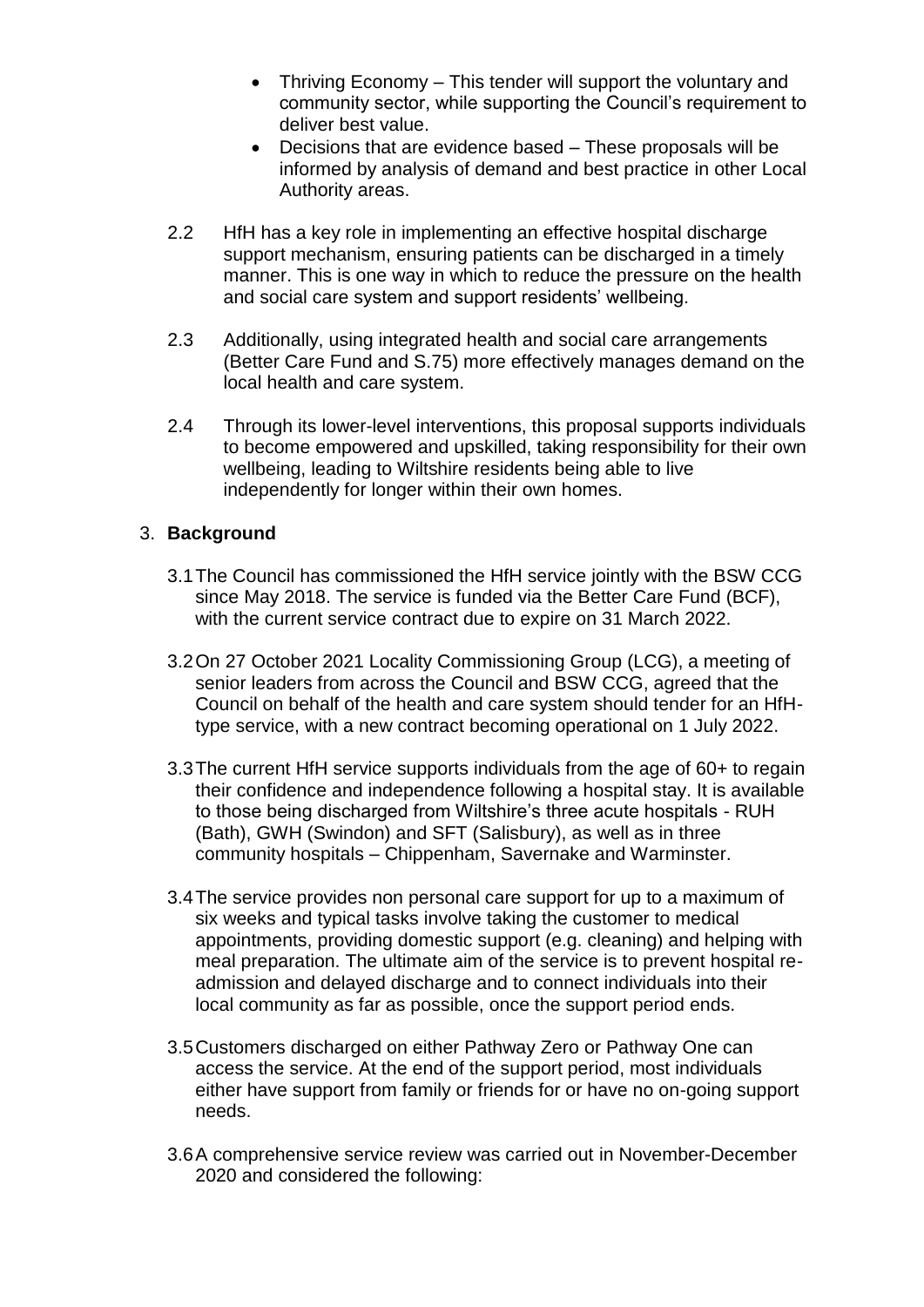- a) Review of current service provider's overall performance e.g.: demand and capacity
- b) Comparison with other similar services
- c) Identify the need within future discharge pathways, which have changed significantly throughout 2020 as other services have been commissioned
- d) Consideration of a whole county solution for Wiltshire and the feasibility of a Bath, Swindon and Wiltshire wide service
- 3.7During this review, feedback from key stakeholders was that the service could better support people if its service parameters were widened. For example, if the service covered a seven-day period and was extended to those from the age of 18+. There was also an identified need for HfH to support individuals alongside Home First and Reablement; because if non personal care support such as meal preparation was provided by a voluntary sector service, therapists and rehabilitation support workers would have additional capacity, enabling them to support other discharges.

## **4 Main Considerations for the Council**

- 4.1Evidence shows that social isolation can contribute to individuals being admitted to hospital or needing to rely on formal care. Significantly, data from Wiltshire's Joint Strategic Needs Assessment (2017) identified that social isolation is a key risk factor for Wiltshire residents. Wiltshire is also a rural county with many 'hard-to-reach' areas, which can further compound pressure on care services and contribute to delays in the hospital discharge process.
- 4.2We also know that Wiltshire has an ageing population and there is expected to be a 41% increase in over 65-year-olds between 2016-2030 (JSNA, 2017). Furthermore, the number of older people who live alone is expected to increase by 2040 (POPPI, 2020). As referenced in the paragraph above, social isolation can be a key determinant in an individual needing hospital treatment or formal care.
- 4.3The national picture also evidences the need for a service that effectively supports the hospital discharge process. For example, nationally there are four hospital discharge pathways:
	- Pathway Zero: no new or additional support required
	- Pathway One: new, additional or re-started package of support from health or social care
	- Pathway Two: recovery, rehabilitation, assessment, care planning or short-term intensive support in 24-hour bed-based setting, before returning home
	- Pathway Three: bed-based, 24-hour care (e.g.: care home) (NHS England, 2021)
- 4.4The Government have set the following hospital targets for the above discharge pathways. This sets out how many hospital patients should be discharged on specific pathways:
	- Pathway Zero: 50% of all patients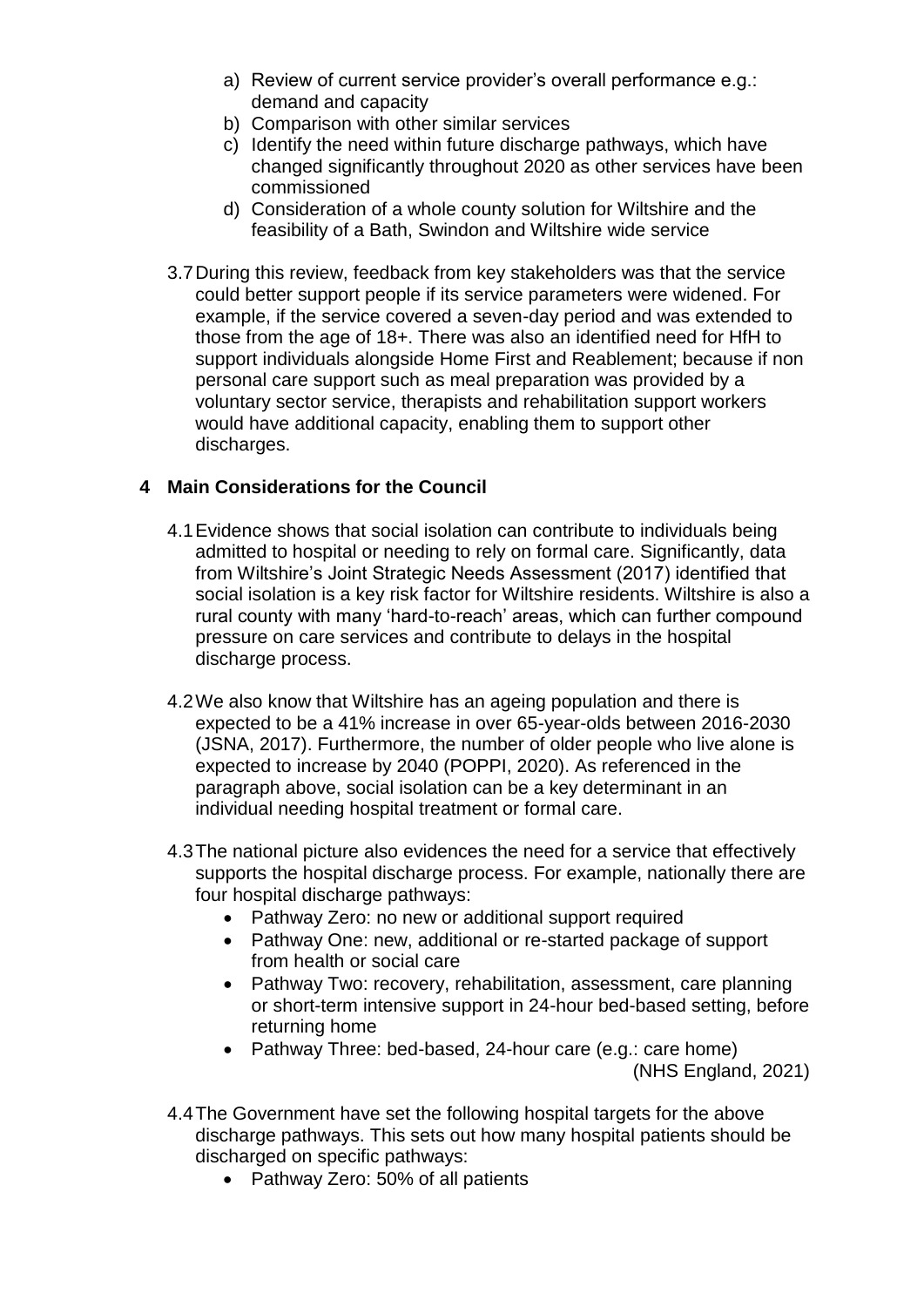- Pathway One: 45% of all patients
- Pathway Two: 4% of all patients
- Pathway Three: 1% of all patients

(NHS England, 2021)

- 4.5The current service supports customers from 60 years of age being discharged on either Pathway Zero or Pathway One. One of the aims with the tender is to widen the service to encompass all customers over the age of 18 years discharged on these pathways.
- 4.6In light of the national and local data, there is a clear need in Wiltshire for an additional hospital discharge support service, which does not support formal care and is delivered by the voluntary and community sector. The vision for this future service is to capitalise on the following:
	- Supporting patient flow across the health and social care system in **Wiltshire**
	- Building stronger communities: by decreasing isolation and improving connectivity
	- Supporting residents to become empowered to take responsibility for their own wellbeing

#### Cost

4.7The total budget, including any optional extension period, is up to £1.9m over a five-year period. Please note the financial implications listed in paragraph 13.1 with respect to future projections.

#### Market Readiness

4.8Officers will engage with VCS organisations to inform the design of the new service and assess market readiness.

#### Governance & Integrated Commissioning Arrangements

- 4.9The Council is the lead commissioner for the HfH tender under section 75 arrangements with BSW CCG. The Section 75 Agreement sets out how the partner commissioners will work together to manage the contract and deal with any risks or liabilities during the lifetime of the contract.
- 4.10 Robust project management arrangements have been established, including a project group of officers from commissioning, corporate services and the CCG. A project oversight group is in place to review and advise on key actions, issues and risks and make decisions in relation to key project milestones, escalating to the Council's Director of Procurement and Commissioning and the CCG's Director of Locality Commissioning when needed. Progress will also be reported to the Locality Commissioning Group.
- 4.11 The resulting contract will be on Council terms and conditions and will include integrated monitoring and oversight of service delivery. While the contract award proposals will be made under the Council's democratic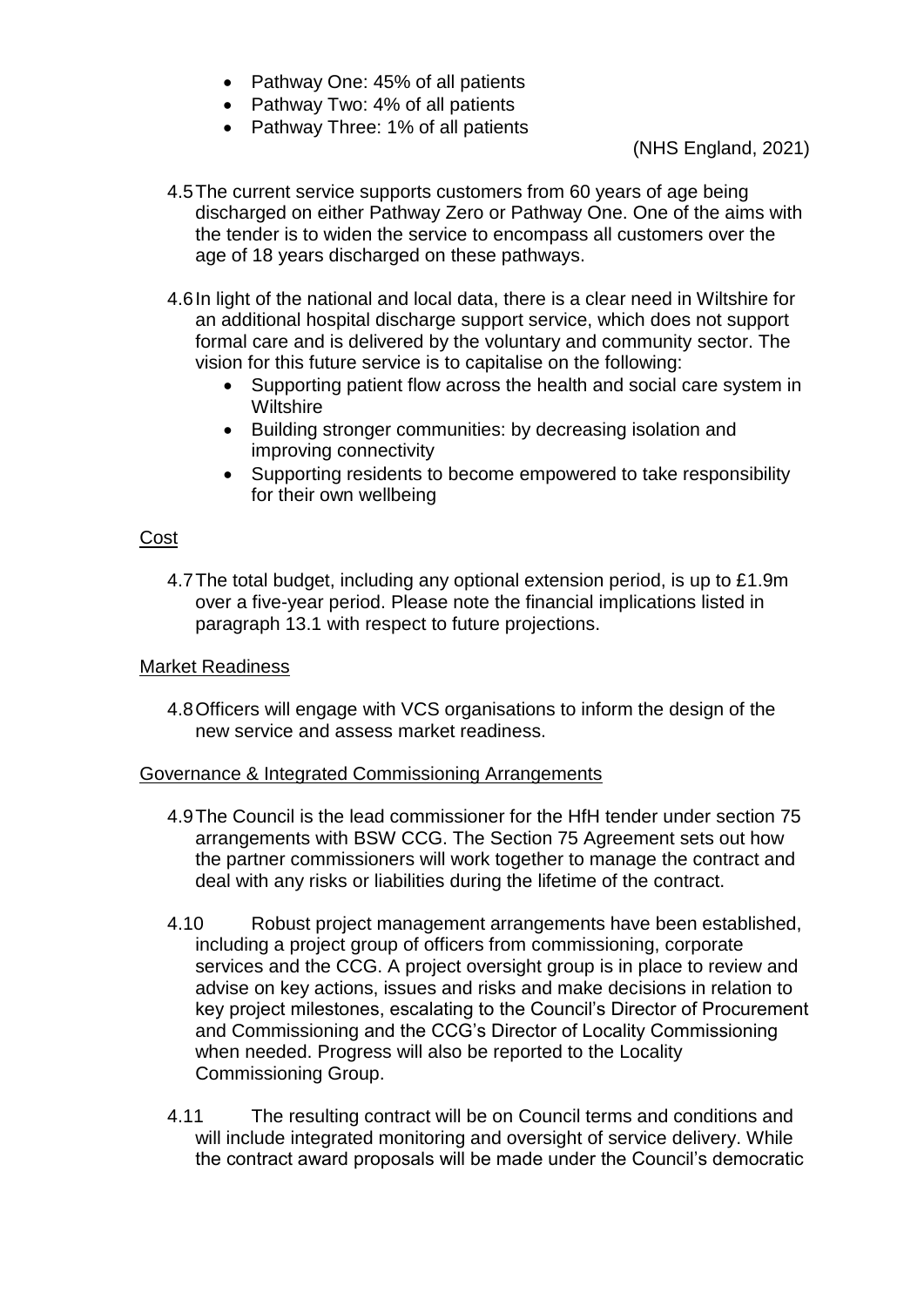processes, the agreement of BSW CCG will be sought through its Executive Board.

## **5 Overview and Scrutiny Engagement**

5.1 A briefing on these proposals was undertaken on 23<sup>rd</sup> November 2021 for the Chairman and Vice-Chairmen of the Health Select Committee and the Chairman of the Financial Planning Task Group. There was support for the approach being taken.

## **6 Safeguarding Implications**

- 6.1One of the monthly metrics which the current service provider reports on is the number of safeguarding referrals that have been made by the provider. The future contract will also include provision for the provider to take an active role in being responsible for monitoring and raising any safeguarding issues to the appropriate agencies.
- 6.2All system partners have a duty to safeguard their patients/customers and to prevent harm, or to provide support to those who have been harmed or are at risk of significant harm. This proposal provides a further opportunity for any safeguarding concerns to be identified and appropriate support put in place to protect the individual.
- 6.3Current contract arrangements with the HfH provider contain robust safeguarding measures in line with Council policy. Contracts give clear direction on how and when to raise a safeguarding alert, to avoid any confusion about who will do this and/or assumptions that someone else will raise the alert.

## **7. Public Health Implications**

7.1 This proposal is seen to improve the health of Wiltshire's population because it would actively help mitigate the risks associated with social isolation, something which is already an issue for Wiltshire residents and, according to population data, is expected to become increase in the future.

7.2 The support aspect of this proposed service will improve health and wellbeing, ensuring any reliance on formal care systems is effectively reduced. This approach better supports individual resilience as well as a pressurised health and social care sector.

7.4 The current service specification is underpinned by public health data and evidence. With relevant Key Performance Indicators, commissioners ensure the services being delivered are effective and efficient to meet the needs of the people of Wiltshire.

7.5The extension of this contract would benefit the overall health and wellbeing outcomes of people, both in terms of service continuity and reducing the risk that their health and care outcomes could be compromised if the service was not in place.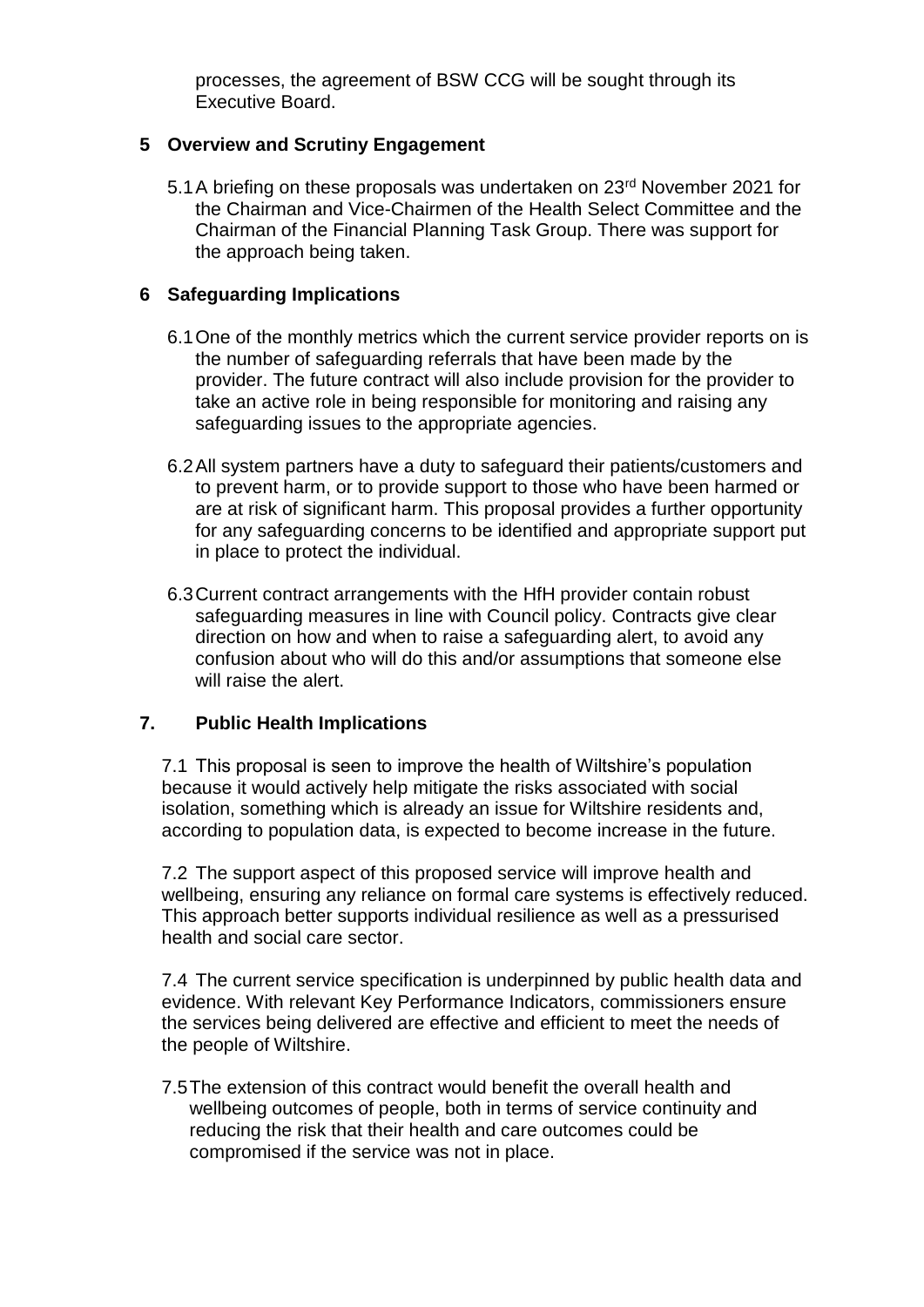## **8. Procurement Implications**

#### Operation of the extension for the current contract

8.1 The Council, following its own internal governance routes, is seeking to operate a three-month extension with Age UK to support the procurement timeline.

## Implications relating to the new procurement

- 8.2 The Council will follow a robust process in line with the PCR 2015 and owing the value of the resulting contract, the procurement will follow a full FTS (Find a Tender Service) process under the Light Touch Regime (LTR) (Reg 74 – 77).
- 8.3 The advertisement of the procurement opportunity should stimulate the market and will seek to invite competitive bids from all interested and capable operators of such services.

## 9. **Equalities Impact of the Proposal**

- 9.1 Metrics for the future service will ask the provider to report the number of referrals per age, gender and ethnicity and will be considered as part of the contract review process, so that appropriate actions plans could be implemented, should the service demonstrate any concerning trends around universal accessibility.
- 9.2 As this proposal does not represent a change in policy and because the risk rating score on the equalities risk matrix is below three for all areas concerned, an Equalities Impact Assessment is not required for this proposal.

## **10.Environmental and Climate Change Considerations**

10.1 The tender evaluation criteria and contract terms and conditions will include provision on environmental and climate change impact, to ensure this is appropriately considered.

## **11.Risks that may arise if the proposed decision and related work is not taken**

11.1 If the council does not procure a new service, this will reduce the commissioned support across the health and social care system for hospital discharges, increasing the reliance on already stretched health and social care teams. This is likely to lead to increased delayed discharges, which will increase the pressure on the system.

#### **12.Risks that may arise if the proposed decision is taken and actions that will be taken to manage these risks**

12.1 There is a risk that the future service provider does not deliver the required service. As standard, the Council will monitor the provider's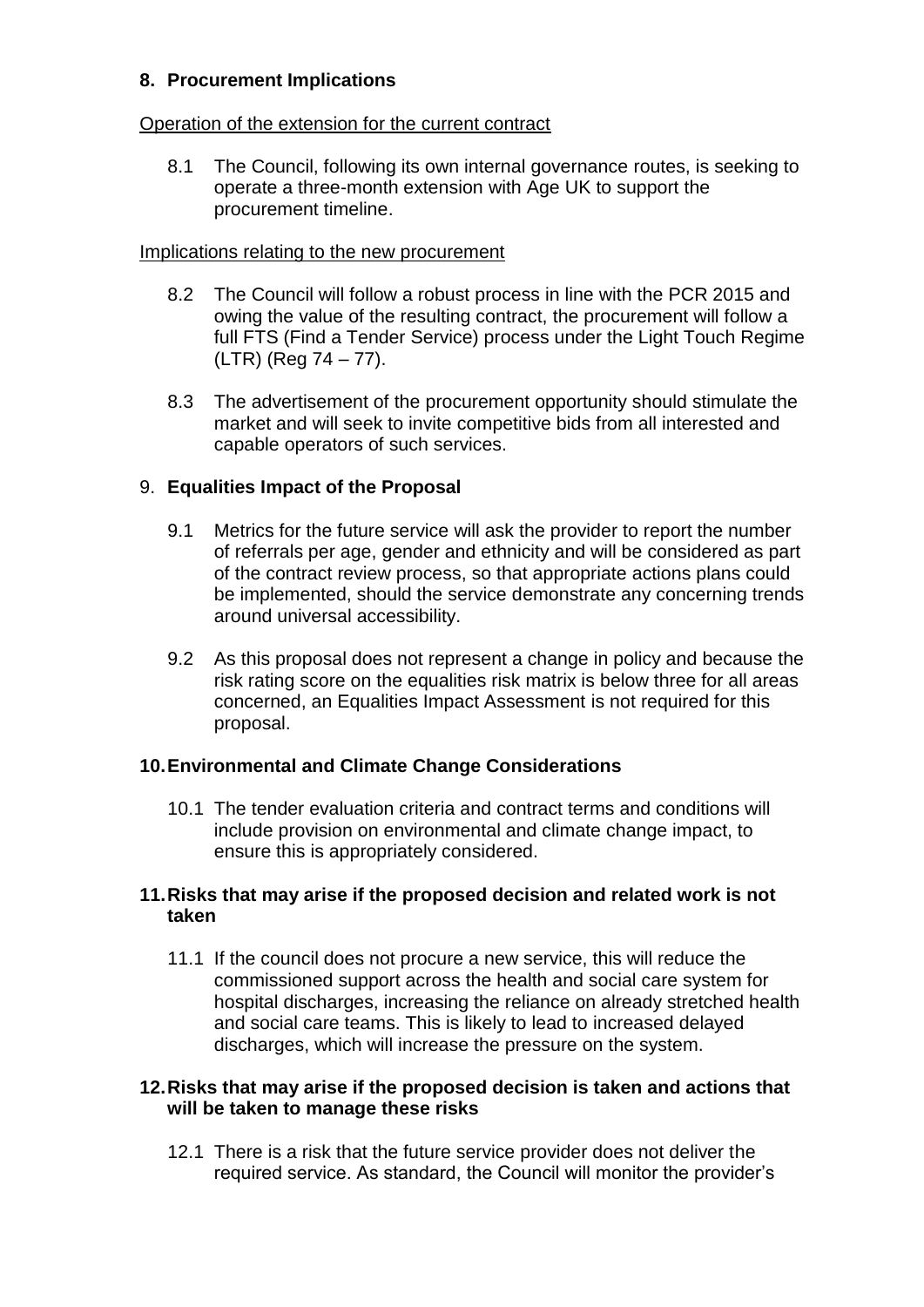performance through monthly contract monitoring meetings and monthly metric reports.

12.2 In the case of poor performance, the Council will always seek to work with the provider and relevant stakeholders to try and improve the service, however, as a last resort, the Council could employ contractual levers, should the provider's performance remain unsatisfactory. This could include issuing the provider with a default notice or ending the contract and re-tendering for the service with a new provider.

## **13.Financial Implications**

13.1 The proposal is for the service to operate on a three-year contract with the provision to extend by up to a further two years. The current budget is approximately £390,000 for 2022/23, although the projected expenditure is estimated to be approximately £422,000. As with the previous contract, this service would be financed via the BCF, which is a pooled budget between the Council and CCG.

## **14.Legal Implications**

14.1 Care will need to be taken to ensure the extension to the existing contract as well as the new procurement and contract are compliant with the PCR 2015 and any risk mitigation factors are considered and implemented, where appropriate. Legal advice and support has been provided and will continue to be provided on these matters.

#### **15.Workforce Implications**

- 15.1 These proposals relate to a continuation of current activity which is delivered through external suppliers. So, there is no direct impact on Council or CCG employed staff.
- 15.2 The current service provider employs the following:

| <b>Number of</b><br><b>Posts</b> | <b>Job Title</b>                           | Hours (per<br>week) |
|----------------------------------|--------------------------------------------|---------------------|
|                                  | Service Manager                            | 18                  |
| 4                                | Discharge Co-ordinator                     | 94                  |
| 2                                | <b>Support Assistants</b>                  | 36                  |
| Variable $-$                     | Support Assistants - linked to each acute  | Minimum of          |
| recruited based                  | hospital                                   | 126                 |
| on service                       | Support Assistants - linked to Pathway One |                     |
| demand (0                        | customers                                  |                     |
| hours contracts)                 |                                            |                     |

15.3 If the incumbent provider is not successful in the new tender then TUPE would apply. However, while the Council would be an interested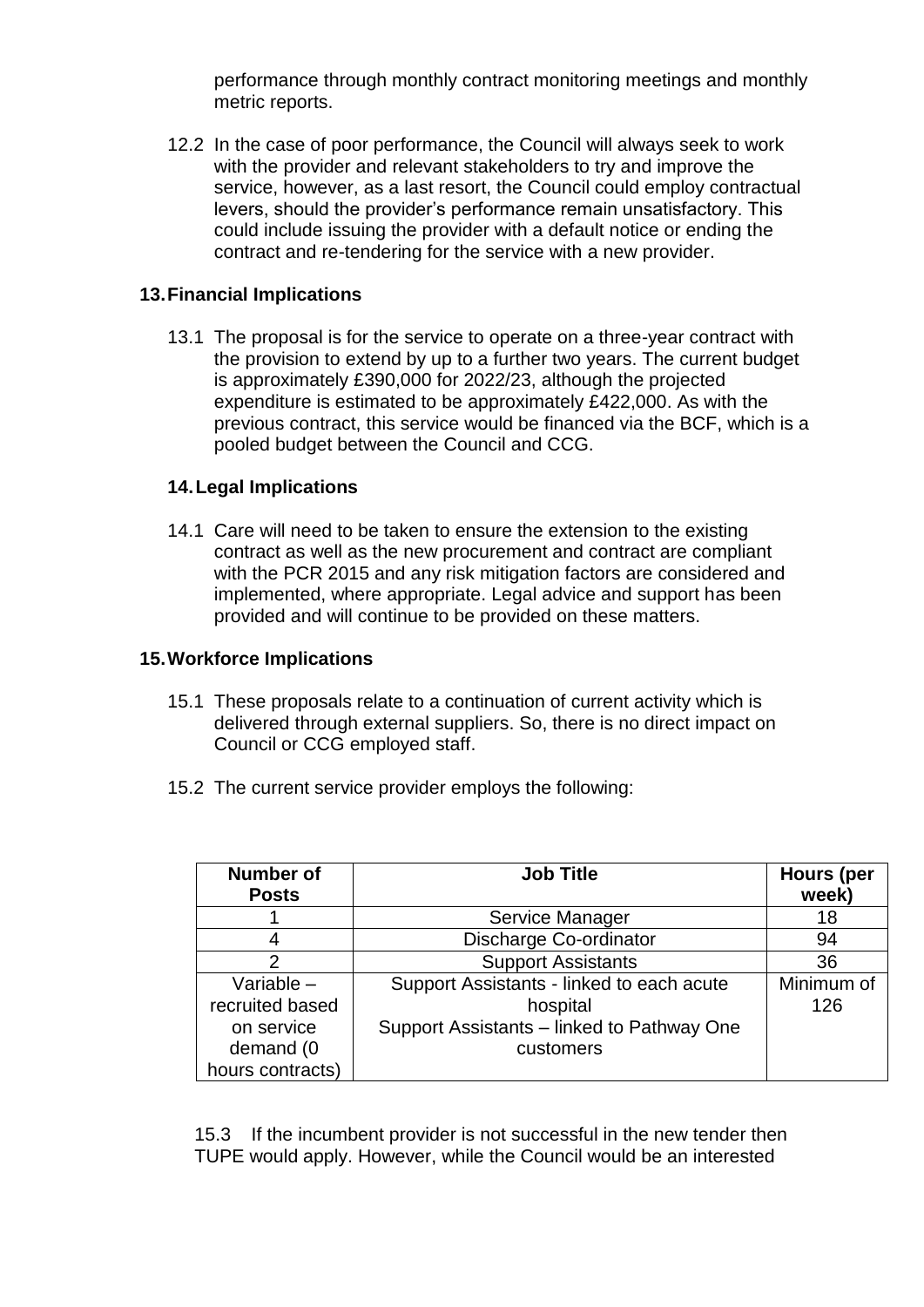party, any transfer of staff would be a matter between the incumbent and new provider.

# **16.Options Considered**

16.1 The following options have been considered:

| <b>Option A:</b> Do not tender for a new service and make use of existing capacity                                        |                                                                                                                                                                                                                    |  |  |  |
|---------------------------------------------------------------------------------------------------------------------------|--------------------------------------------------------------------------------------------------------------------------------------------------------------------------------------------------------------------|--|--|--|
| among VCS partners                                                                                                        |                                                                                                                                                                                                                    |  |  |  |
| <b>Pros</b>                                                                                                               | Cons                                                                                                                                                                                                               |  |  |  |
| • Council/CCG do not directly<br>commission a service: savings<br>achieved within the pooled<br>budget for other activity | Reduction in support leading to<br>$\bullet$<br>delayed discharges and<br>increased pressure on the care<br>market<br>Engagement with system<br>$\bullet$<br>partners has identified a clear<br>need for a service |  |  |  |

| <b>Option B:</b> Extend the contract with the current service provider and widen<br>service specification, no tender required |                                                                                                                                                                                                                                                                           |  |  |  |
|-------------------------------------------------------------------------------------------------------------------------------|---------------------------------------------------------------------------------------------------------------------------------------------------------------------------------------------------------------------------------------------------------------------------|--|--|--|
| <b>Pros</b>                                                                                                                   | Cons                                                                                                                                                                                                                                                                      |  |  |  |
| Service continuity<br>Resources to support a tender<br>$\bullet$<br>not required                                              | Council would be operating<br>$\bullet$<br>outside of Public Contract<br>Regulations (PCR) if there is an<br>extension with no tender<br>Does not provide voluntary and<br>$\bullet$<br>community sector organisations<br>with the opportunity to bid for<br>the contract |  |  |  |

| <b>Option C:</b> Extend current contract and tender for a new HfH-type service.                                                                                                                                                                                                                                                                            |                                                                              |  |  |  |
|------------------------------------------------------------------------------------------------------------------------------------------------------------------------------------------------------------------------------------------------------------------------------------------------------------------------------------------------------------|------------------------------------------------------------------------------|--|--|--|
| <b>Pros</b>                                                                                                                                                                                                                                                                                                                                                | Cons                                                                         |  |  |  |
| No gap in the discharge<br>support service that system<br>partners currently rely on<br>Evidence from population data,<br>$\bullet$<br>national best practice as well<br>as a service review in 2020 and<br>stakeholder engagement in<br>2021, identified that this service<br>is required to best support<br>Wiltshire's health and social<br>care sector | Funding could be used to<br>support system pressures<br>identified elsewhere |  |  |  |

16.2 Option C is seen as the preferred option because it best supports the health and social care sector in Wiltshire and will lead to the greatest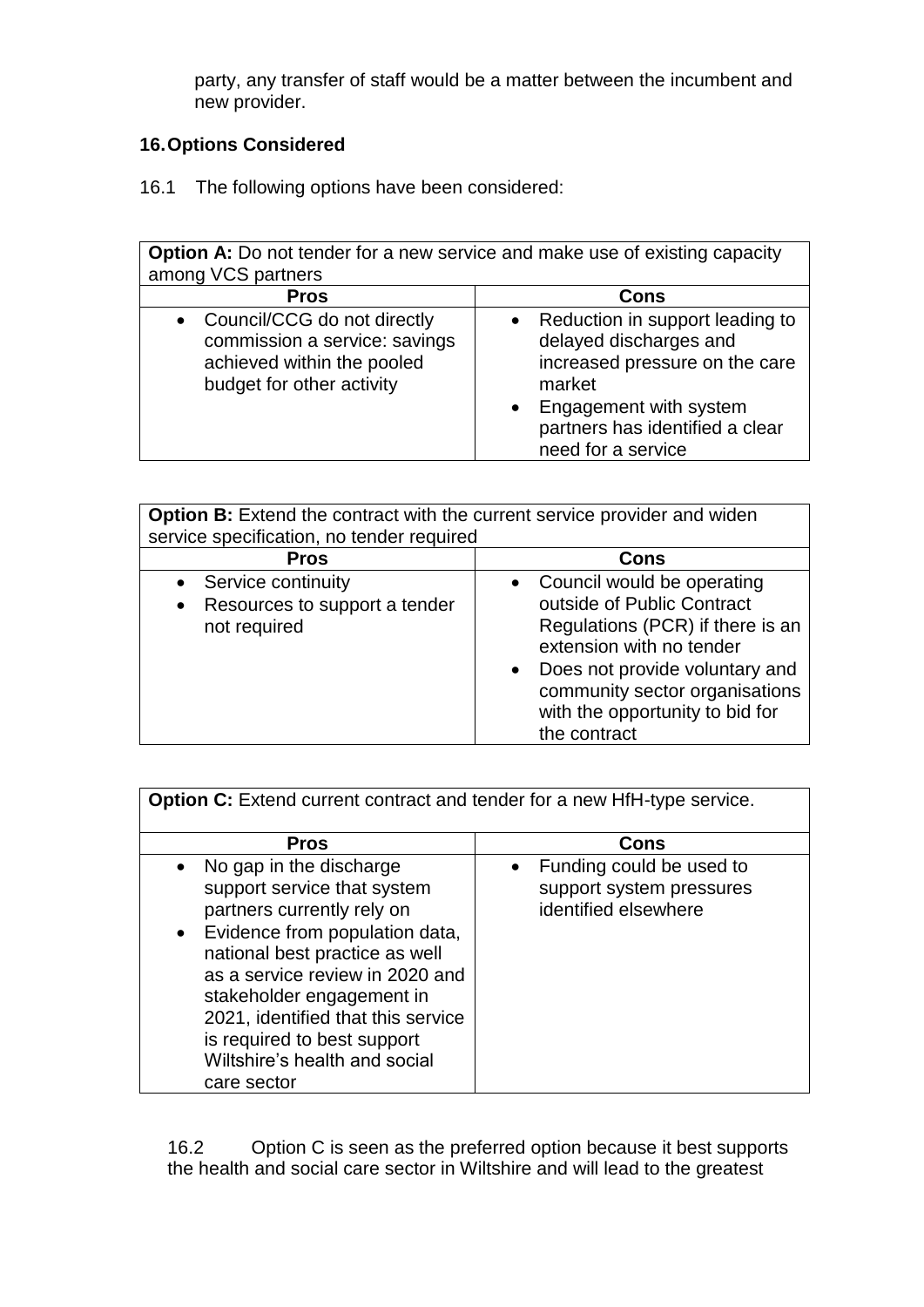positive outcomes of all the options considered. Evidence shows that there is a clear need for a non personal care hospital discharge support service in Wiltshire. Providing this service will ensure that capacity is released for more formal care, specifically for Home First and Reablement, and this approach better supports the system holistically. The service will also provide assistance for those who do not have access to a support network in their community, consequently tackling social isolation as a secondary benefit of the service.

# **17.Recommendation**

17.1 This report requests Cabinet agree the following proposals:

- a. To support a three-month extension to existing contractual arrangements with Age UK through the Council's normal governance routes, with a revised expiry date of 30 June 2022
- b. Note the proposed governance arrangements with BSW CCG in section 3 of the report
- c. That officers continue to undertake the tender programme, award and implement a new contract for a new Home from Hospital (HfH) service for a new contract to start on 1<sup>st</sup> July 2022
- d. Delegate authority to award a new contract and all associated documents to the Director of Procurement and Commissioning, in consultation with Director of Locality Commissioning for BSW CCG (Wiltshire Team), the Corporate Director for Resources and the Cabinet Member for Adult Social Care, SEND, Transition and Inclusion and the Cabinet Member for Finance & Procurement, Commissioning, IT, Digital and Commercialisation

## **Helen Jones – Director of Procurement and Commissioning**

Report Author: Natalie Heritage, Senior Commissioner, 01225 718062 / [Natalie.Heritage@wiltshire.gov.uk](mailto:Natalie.Heritage@wiltshire.gov.uk)

24 November 2021

#### **Appendices**

Appendix 1 – Indicative Project Timeline

**Background Papers -** Nil